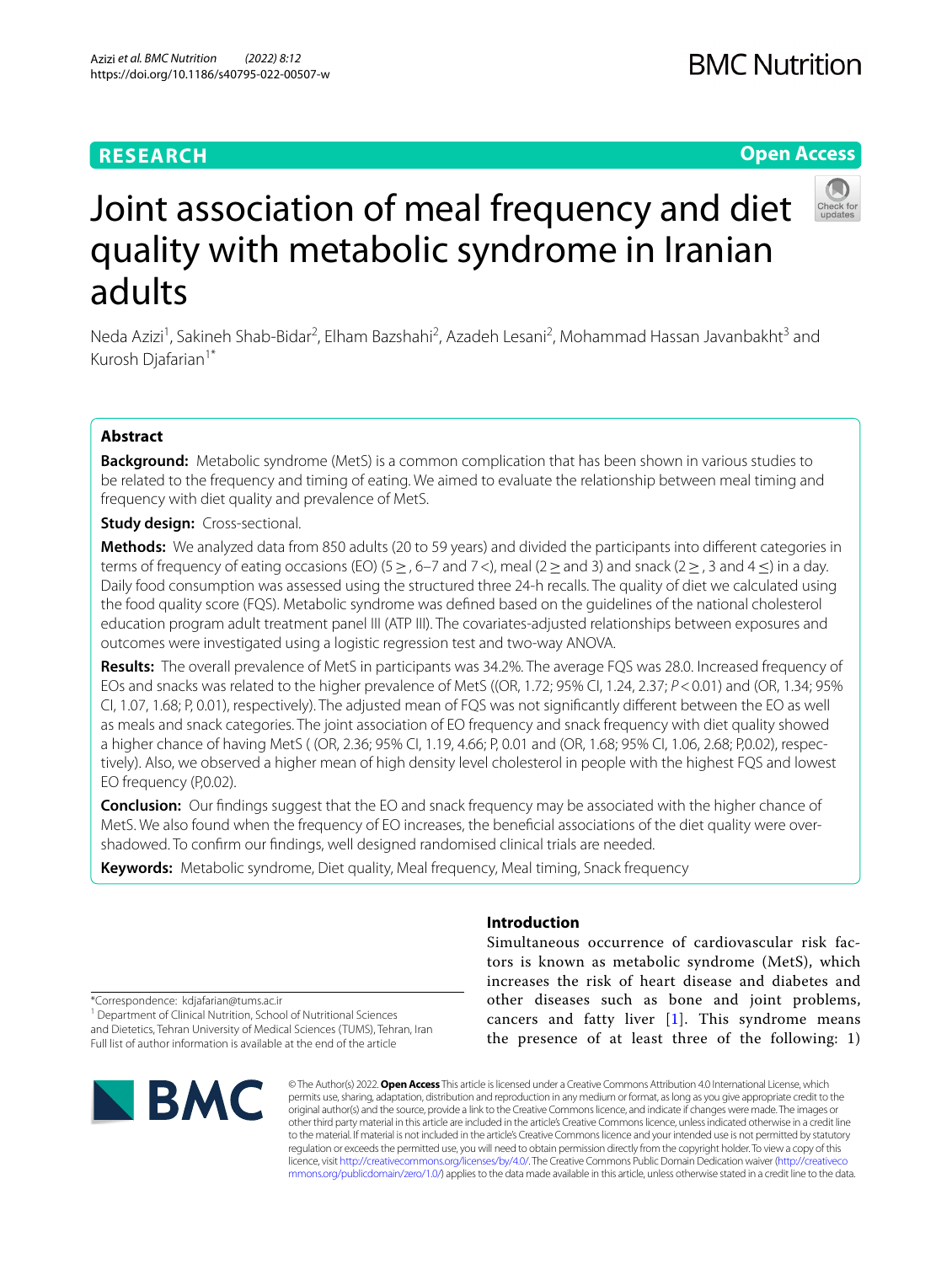blood pressure  $\geq$  130/85 mm Hg 2) fasting blood sugar (FBS) > 100 mg/dl 3) serum triglycerides  $(TG) \ge 150$  mg/dl, 4) serum high-density lipoprotein cholesterol (HDL) less than 50 mg/dl in women and less than 40 mg/dl in men 5) waist circumference (WC) more than 102 cm in men and more than 88 cm in women [\[2](#page-9-1)]. The prevalence of this syndrome in Iran is estimated to be between 20 and 35.8% in 2017, which is higher than in the united states (US) (22.9%) and other western countries (Italy 22% in men and 18%

in women) [[1\]](#page-9-0). The causes of this syndrome include insulin resistance, obesity, especially abdominal, genetic and lack of physical activity, as well as nutritional factors [[3–](#page-9-2)[7](#page-9-3)]. Accumulating evidence suggests that diet composition and dietary patterns are associated with chronic disease  $[8-12]$  $[8-12]$  $[8-12]$ . All dietary guidelines developed to prevent chronic disease also were based on dietary patterns and composition without considering eating habits. Eating habits including time and frequency of eating per day has been recently investigated with the risk of chronic disease [\[13–](#page-9-6)[15\]](#page-9-7).

Some evidence reported that increasing the frequency of meals reduces the risk of MetS and its components [[16,](#page-9-8) [17\]](#page-9-9). However, there is a study that shows higher intake of snacks increase MetS, especially if it contains junk foods [[18\]](#page-9-10). Another study found that eating in the morning and limiting it after 9 PM helps to reduce the odds of MetS [[19\]](#page-9-11). In one study, high frequency and improper timing of food consumption were associated with circadian rhythms disturbances, followed by a disturbance in nutrients metabolism and hormones secretion, and a disturbance in the body's physiological clock, impaired glucose tolerance and insulin sensitivity  $[20]$  $[20]$  $[20]$ . In addition to hormonal reasons and circadian rhythms, one of the mechanisms of the effect of time and frequency of meals on MetS can be their relationship with the diet quality. A study found that people whose breakfast was their biggest meal had a higher quality of diet because it was high in fiber and nutritious foods [\[21](#page-9-13)]. Another study found that increasing the frequency of main meals was associated with increased intake of vegetables, grains, and fiber, while increased snacks were associated with reduced protein, increased fat, reduced vegetables, grains, and dietary fiber [[22](#page-9-14)].

Results of previous studies regrading association of mealtiming and diet quality with MetS are inconclusive. In addition, no similar study has been conducted in Iran. Therefore the current study aimed to investigate the association of meals and snacks timing and the diet quality with MetS in a sample of Iranian adults.

## **Methods**

## **Population sampling and study design**

In this cross-sectional study, a total of 850 men and women aged 20 to 59 years were recruited from an apparently healthy population at health centres of Tehran, the capital city of Iran, using the cluster sampling method. Inclusion criteria were: 1) age group 20–59 years, 2) willingness to participate in the study, 3) apparently healthy adults who did not report any previous diagnosis of chronic diseases such as diabetes, cardiovascular diseases and chronic kidney, lung and liver diseases by a physician, 4) both sexes, and 5) living in Tehran. Exclusion criteria were dietary changes due to a specifc or acute illness (cancer, fractures, etc.), pregnancy and lactation. These samples were randomly selected from 25 selected health centers in 5 geographical areas of Tehran and these 25 health centers were randomly selected from 5 regions of Tehran. The collection of samples was carried out with the coordination of the Tehran municipality health department and with the cooperation of health centers in Tehran. The sampling process took 6 months. Information such as age, sex, education, marriage, job and smoking status were collected by the demographic questionnaire.

## **Dietary assessment and meal timing**

Daily food consumption was assessed using the structured three 24-h recalls of each participant on non-consecutive days (Monday to Sunday). The first 24-h recall was obtained through an interview, and the other 2 recalls were recorded by telephone during two non-consecutive random days. Collecting data using 24-h recall was done using a standard five-step method designed by the united states department of agriculture (USDA) [\[23](#page-9-15)]. Meals were known as occasions where large amounts of foods were consumed or were standardized based on time of consumption [\[24](#page-9-16), [25](#page-9-17)] to contain no more than one breakfast, lunch, and dinner, but allowing for multiple snacks. Breakfast was defned as an eating occasion where a large amount of food or energy was consumed between 5:00 to 11:00 and lunch, if it was consumed between 11:00 and 16:00, then diner was defned as the main meal when was eaten between 16:00 to 23:00 based on prior studies[[26\]](#page-9-18). Participants who consumed the meal on 2-day 24hDRs were used to defne meal timing. Participants nutrient intake was analyzed by Nutritionist IV software.

## **Frequency and time of food intake**

Eating occasions (EO) usually included breakfast, lunch, dinner and snacks. EO was coded for breakfast if was consumed before 11 A.M, as lunch, if was consumed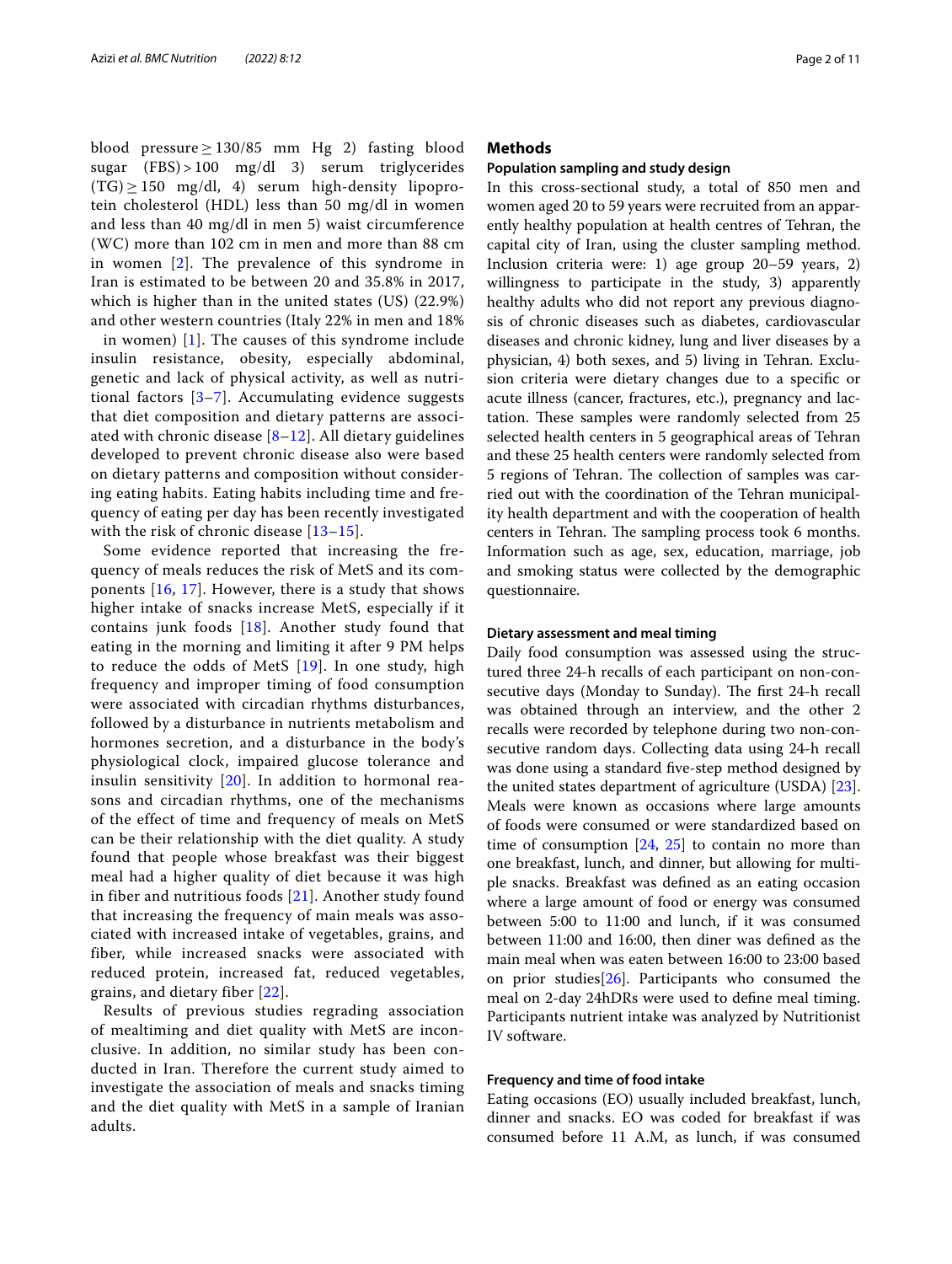between 11:00 A.M and 4:00 P.M and as dinner, if was consumed between 4:00 P.M to 11:00 P.M. When two or more EOs were reported at the same meal, 59 min apart, they were considered a meal and using the average time of their consumption, mealtime was determined. Otherwise, EOs were coded with more energy content as one meal and other EOs as snacks. For example, EOs that were eaten until 11 A.M if eaten more than 59 min apart, EOs with more energy content were considered as breakfast and other EOs with a time interval of 15 min were considered as snacks. Therefore, people were divided into 2 groups in terms of the number of meals in a day. People who have the number of meals equal to or less than 2 and people who have 3 meals in a day. Also, in terms of the number of snacks in a day, they were divided into three groups: 1) people who have the number of snacks equal to or less than 2, 2) people who have 3 snacks, and 3) people who have  $4 \leq$ snacks in day. We also divided people into 3 categories in terms of the number of EO in day: 1) people who have the number of EOs equal to or less than 5, 2) people who have 6–7 EOs, and 3) people who have  $7 <$  EOs in a day. In this study, the time of three meals of breakfast, lunch and dinner were also extracted from three food recalls. Meal timing was based on the average meal time of three recalls.

## **Diet quality**

We used the method defned by Fung et al., food quality score  $(FQS)$  [\[27](#page-9-19)], for scoring diet quality. The components of FQS includes vegetables, fruits, nuts, legumes, dairy, coffee, poultry and fish, potato, sugar, refined grains, red meat, processed meat, solid oil and butter and sweet chocolate. The vegetables, fruits, nuts, legumes, dairy, coffee, poultry and fish were classified as healthy food groups and potato, sugar, refned grains, red meat, processed meat, solid oil and butter and sweet chocolate were classifed as unhealthy food groups. We then ranked participant's intakes into quintiles and assigned scores between 1 and 5 for healthy foods and assigned reversed quintile rankings scores between 5 and 1 for unhealthy foods. After collecting food groups scores for each person, the overall diet score ranged between 14 to 70. A higher diet score indicates a healthier dietary pattern. The FQS was devided based on the median vaue to two groups of (F1 (29-37) and F2 (18-28).

## **Assessment of physical activity**

The validated version of the international physical activity questionnaire (IPAQ) [[28,](#page-9-20) [29](#page-9-21)] was used for the assessment of physical activity. This questionnaire measures people's physical activity based on 5 items: 1) physical activity related to the job, 2) physical activity related to transportation, 3) home business, housekeeping and family care, 4) physical activity related to recreation and leisure, and 5) sitting time [[30](#page-9-22), [31\]](#page-9-23). Low, medium and high-level physical activity questions were calculated based on the metabolic equivalent of task (MET) for each sport. Based on this, physical activity was divided into 3 categories: 1) no physical activity, 2) those who have energy consumption between 600 to 1500 min -MET and 3) those who have energy consumption above 1500 min -MET.

## **Blood pressure, anthropometric and biochemical assessments**

People's blood pressure by digital manometer (BC 08, Beurer, Germany) after 10–15 min' rest was measured while sitting. Blood pressure was measured twice for each person and the average blood pressure was reported for each person. The waist circumference, between the lowest gear and the iliac crest in the exhalation mode, was measured with a tape measure. Of all participants, 5 ml of blood was taken in fasting between 7–10 A.M and was poured into acid-washed test tubes without anticoagulation until after keeping at room temperature for 30 min and after blood clotting would centrifuge at 1500 g for 20 min. The serums were poured into clean microtubules and stored in a freezer at -80 C ° until the experiment. Measurement of serum glucose and lipid profle using enzymatic method, based on colourimetry, using commercial kits (Pars Azmoun, Iran) with the automatic device (Selecta E, Vitalab, Netherland) done. The experiments were performed on the day of sampling.

## **Defnition of MetS**

We used defnition of ATP III for MetS. If a person had at least 3 of the following factors, he or she had MetS: blood pressure  $\geq$  130/85, FBS > 100 mg/dl, TG  $\geq$  150 mg/dl, and HDL less than 50 mg/dl in women and less than 40 mg/dl in men and WC more than 102 cm in men and more than 88 cm in women [[2\]](#page-9-1).

## **Statistical methods**

Statistical analysis was performed by SPSS software version 16 and p-value less than 0.05 was considered as a significant level. The Kolmogorov–Smirnov test was used to determine the normal distribution of data. The values of food groups of individuals before calculating FQS adjusted to energy intake using residual methods [\[32](#page-10-0)]. To represent and compare the basic quantitative characteristics, energy and energy-adjusted macronutrients intake, FQS and the values of the components of the MetS of the participants across diferent categories of EO, meal and snack, one-way analysis of variance (one-way ANOVA) and analyze of covariance (ANCOVA) to control confounding variables, were used. Also to show qualitative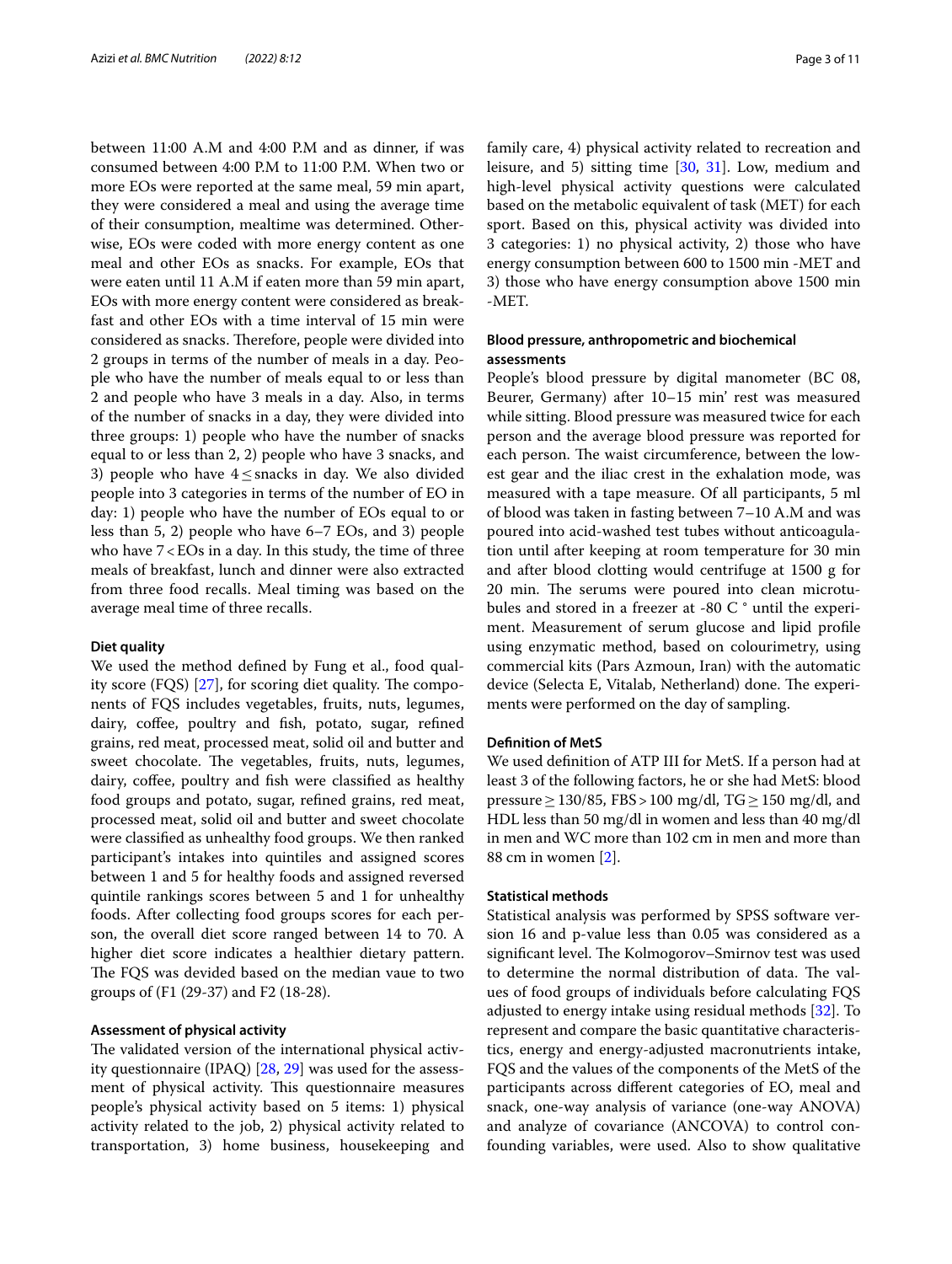basic characteristics among diferent groups of EO, meal and snack, we used the Chi-square test. To describe the basic characteristics of people, mean, standard deviation (SD), frequency and percentage were used. Based on previous studies, the analysis adjusted to sex, age, income, education, marital, occupation and smoking status, energy intake, physical activity level. The relationships between the frequency and timing of food consumption and the prevalence of MetS were assessed using a logistic regression test. Data were present as the odds ratio  $(OR)$  and 95% confidence interval  $(CI)$ . The covariatesadjusted relationships between exposures (frequency of EO, meal and snack and diet quality) and outcome (MetS) was investigated using a logistic regression test. To compare adjusted means of MetS components across tertiles of exposures was investigated using analysis of covariance (ANCOVA). Also, to obtain the adjusted odds of MetS across tertiles of meal occasions or diet quality and MetS we used logistic regression analysis. We also used two-way ANOVA to fnd a joint association of meal occasions and diet quality with MetS. In both tests, the interaction between frequency of EO, meal and snack, mealtime and diet quality on MetS and its components was investigated.

## **Results**

The basic characteristics of 850 individuals are shown in detail in Table [1](#page-4-0). The average age of participants was 42.3 years. Most participants in the study were women (female  $=80.6%$ , male  $=19.3%$ ). Most of them were educated (35.1%), married (80.4%) and non-smokers (95.0%) and almost more than half of them were housekeepers. 52.4% of individuals had low physical activity level. Mean age, and the distribution of sex, income, smoking, physical activity, marriage and occupation did not difer signifcantly between diferent snack categories as well as EO and meals. But the level of education was signifcantly diferent between diferent categories of EO and in the higher EO categories, the number of educated people was lower (E3<E2<E1; P, 0.04. Furthermore, the energy intake signifcantly was diferent in EO and snack tertiles and increased across groups of EO  $(E1 E2 E3;$ *P*<0.001) and snacks (S1<S2<S3; *P*<0.001). But different categories of meals did not difer signifcantly in terms of energy intake. Energy-adjusted mean intake of protein, carbohydrates and fat was not diferent across categories of main meals, snacks and EOs.

The average FQS of the participants was 28.0. The mean of FQS in the EO, meal and snack categories are shown in Table [1](#page-4-0). As can be seen, the adjusted  $FQS$ had no signifcant diference between the EO as well as meals and snack categories. However before adjusting on the confounding factors include to age, sex, education, occupation, income, marriage, physical activity, smoking, energy intake, EO categories had signifcantly diferent FQS ( P,0.02) and among the EO categories, E2 had significantly higher  $FQS$  than  $E1$  (P,0.02). The overall prevalence of MetS in participants was 34.2%. The prevalence of MetS signifcantly varied between diferent categories of EO (E1<E2<E3; *P*<0.001) and snack (S1<S2<S3; P,0.01). The mean of WC (P,0.01) and SBP (P,0.02) significantly increased with the higher EO frequency. Also, the mean of FBS level had a signifcant increase with higher EO frequency (P,0.02) and snack frequency so that those in the third category of snack had a higher mean of FBS than the  $S2$  (P,0.02). The mean TG level increased significantly with a higher snack frequency (P,0.02).

The results of the logistic regression test in Table  $2$ showed that there was no signifcant relationship between breakfast, lunch and dinner time and the prevalence of MetS. Moreover, the increased frequency of EO and snack were associated with higher odds of MetS ((OR, 1.72; 95% CI, 1.24, 2.37; *P*<0.01) and (OR, 1.34; 95% CI, 1.07, 1.68; P,0.01), respectively). But there was no such relationship between meal categories and odds of MetS.

Table [3](#page-6-0) shows the results of interaction and simultaneous increasing the frequency of EO, snack and meal frequency and a higher FQS with MetS. Before controlling confounders, the interaction between the association of frequency of snacks and FQS with MetS was not signifcant (P,0.06). However, after controlling for covariates, increasing the number of EO frequency (OR, 1.16; 95% CI, 1.03, 1.32; P,0.01) as well as snack frequency (OR, 1.10; 95% CI, 1.00, 0.1.21; P,0.03) with a higher FQS resulted in an increased risk of MetS.

Table [4](#page-7-0) also shows the results of interaction between the association of frequency of EO, snack and meal frequency and FQS on MetS components. We observed higher HDL levels in people with high FQS (F1) and low EO frequency (EO frequency  $\leq$  5), (P,0.02). However, no signifcant interaction not found for the associations of frequency of snacks and FQS on the components of the MetS. Interaction between efects of EO frequency and FQS on HDL levels before controlling confounders, was significant (P,0.04).

## **Discussion**

In this cross-sectional study of 850 participants aged 20 to 59 years, no signifcant relationship was found between the frequency and timing of meals and the prevalence of MetS and its components. The EO and snack frequency, regardless of the diet quality, increased the risk of MetS. When we examined the joint association of EO or snack frequency and diet quality with MetS, we observed that EO and snack frequency rather than diet quality had a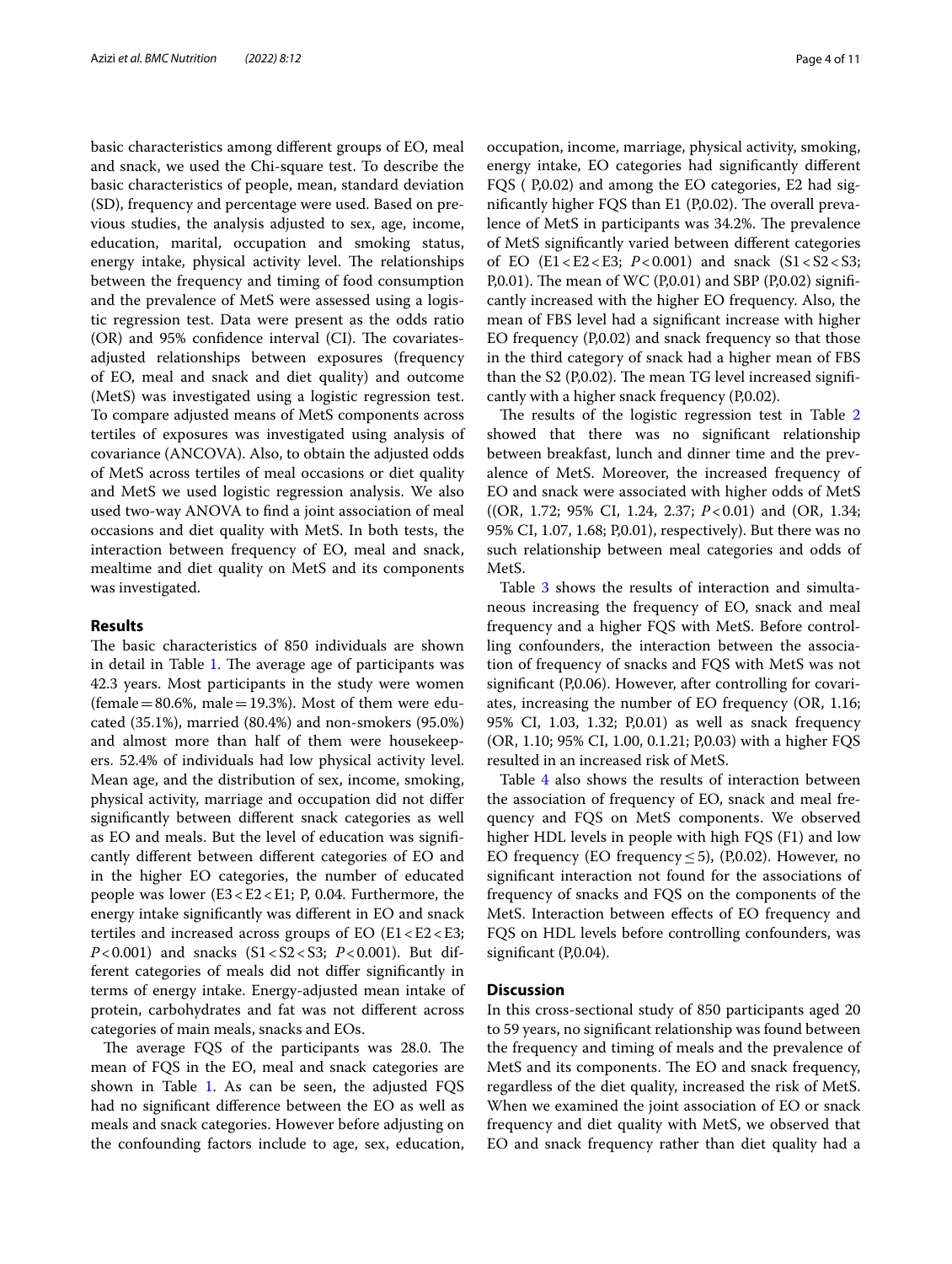<span id="page-4-0"></span>

|           | Table 1 Baseline characteristics of the study population and daily energy and nutrients intakes according to the EO, meal and snack |  |  |  |  |
|-----------|-------------------------------------------------------------------------------------------------------------------------------------|--|--|--|--|
| frequency |                                                                                                                                     |  |  |  |  |

|                     | <b>Meal frequency</b>      |                            |                |                            | <b>Snack frequency</b>     |                            |            |                            | <b>EO</b> frequency        |                            |            |
|---------------------|----------------------------|----------------------------|----------------|----------------------------|----------------------------|----------------------------|------------|----------------------------|----------------------------|----------------------------|------------|
|                     | $1 - 2$                    | 3                          | <b>P</b> Value | $\leq$ 2                   | 3                          | $4 \leq$                   | P Value    | $\leq 5$                   | $6 - 7$                    | 7<                         | P Value    |
| Age (year)          |                            | 41.2) 11.2( 42.5 (10.8)    | 0.15           | 42.9 (10.8)                | 42.3 (10.7)                | 42.0(11.1)                 | 0.74       | 41.9 (11.0)                | 42.1 (10.9)                | 44.4 (10.9)                | 0.24       |
| Sex (%)             |                            |                            |                |                            |                            |                            |            |                            |                            |                            |            |
| M                   | 39(23.7)                   | 124(18.2)                  |                | 23(20.1)                   | 71(21.3)                   | 69(17.3)                   |            | 29(20.2)                   | 124(19.6)                  | 10(14.4)                   |            |
| F                   | 125(76.2)                  | 556(81.7)                  |                | 91(79.8)                   | 261(78.6)                  | 329(82.6)                  |            | 114(79.7)                  | 508(80.3)                  | 59(85.5)                   |            |
| Education (%)       |                            |                            | 0.52           |                            |                            |                            | 0.60       |                            |                            |                            | $0.04*$    |
| <b>Illiterate</b>   | 9(5.45)                    | 47(6.91)                   |                | 8(6.95)                    | 18(5.42)                   | 30(7.53)                   |            | 11(7.63)                   | 35(5.53)                   | 10(14.4)                   |            |
| Under diploma       | 33(20.0)                   | 165(24.2)                  |                | 22(19.1)                   | 81(24.3)                   | 95(23.8)                   |            | 26(18.0)                   | 153(24.2)                  | 19(27.5)                   |            |
| Diploma             | 63(38.1)                   | 231(33.9)                  |                | 37(32.1)                   | 121(36.4)                  | 136(34.1)                  |            | 49(34.0)                   | 224(35.4)                  | 21(30.4)                   |            |
| <b>Educated</b>     | 60(36.3)                   | 237(34.8)                  |                | 48(41.7)                   | 112(33.7)                  | 137(34.4)                  |            | 58(40.2)                   | 220(34.8)                  | 19(27.5)                   |            |
| Occupation (%)      |                            |                            | 0.24           |                            |                            |                            | 0.96       |                            |                            |                            | 0.98       |
| Employee            | 70(42.4)                   | 238(35.0)                  |                | 41(35.6)                   | 124(37.3)                  | 143(36.0)                  |            | 54(37.5)                   | 231(33.6)                  | 23(33.3)                   |            |
| Housekeeper         | 82(49.6)                   | 362(53.3)                  |                | 63(54.7)                   | 168(50.6)                  | 213(53.6)                  |            | 75(52.0)                   | 331(52.4)                  | 38(55.0)                   |            |
| Retired             | 6(3.63)                    | 41(6.03)                   |                | 6(5.21)                    | 21(6.32)                   | 20(5.03)                   |            | 7(4.86)                    | 35(5.54)                   | 5(7.24)                    |            |
| Unemployed          | 7(4.24)                    | 38(5.69)                   |                | 5(4.34)                    | 19(5.72)                   | 21(5.28)                   |            | 8(5.55)                    | 34(5.38)                   | 3(4.34)                    |            |
| Income(million)     | 1.59(1.21)                 | 1.53(1.05)                 | 0.52           | 1.49(1.06)                 | 1.59(1.12)                 | 1.52(1.05)                 | 0.59       | 1.45(1.02)                 | 1.57(1.10)                 | 1.50(1.02)                 | 0.47       |
| Marriage (%)        |                            |                            | 0.22           |                            |                            |                            | 0.97       |                            |                            |                            | 0.68       |
| Single              | 28(16.9)                   | 87(12.7)                   |                | 15(13.4)                   | 47(14.1)                   | 53(13.3)                   |            | 23(15.9)                   | 86(13.6)                   | 6(8.69)                    |            |
| <b>Married</b>      | 128(77.5)                  | 552(81.1)                  |                | 92(80.0)                   | 264(79.5)                  | 324(81.4)                  |            | 111(77.8)                  | 509(80.5)                  | 60(86.9)                   |            |
| <b>Divorced</b>     | 4(2.42)                    | 8(1.17)                    |                | 2(1.73)                    | 4(1.20)                    | 6(1.50)                    |            | 2(1.38)                    | 10(1.58)                   | 0(0.00)                    |            |
| Dead spouse         | 5(3.03)                    | 33(4.85)                   |                | 6(5.21)                    | 17(5.12)                   | 15(3.76)                   |            | 8(5.55)                    | 27(4.27)                   | 3(4.34)                    |            |
| Activity score (%)  |                            |                            | 0.21           |                            |                            |                            | 0.16       |                            |                            |                            | 0.17       |
| Low                 | 96(58.1)                   | 346(51.1)                  |                | 59 (51.7)                  | 184(55.4)                  | 199(50.2)                  |            | 74(51.7)                   | 337(53.4)                  | 31(44.9)                   |            |
| Moderate            | 58(35.1)                   | 266(39.2)                  |                | 49(42.9)                   | 113(34.0)                  | 162(40.9)                  |            | 62(43.3)                   | 231(36.6)                  | 31(44.9)                   |            |
| High                | 11(6.66)                   | 65(9.60)                   |                | 16(5.26)                   | 35(10.5)                   | 35(8.83)                   |            | 7(4.89)                    | 62(9.84)                   | 7(10.1)                    |            |
| Smoking (%)         |                            |                            | 0.74           |                            |                            |                            | 0.16       |                            |                            |                            | 0.29       |
| not smoking         | 155(93.9)                  | 648(95.2)                  |                | 107(93.0)                  | 310(93.3)                  | 386(96.9)                  |            | 135(93.7)                  | 599(94.7)                  | 69(100)                    |            |
| quit smoking        | 3(1.81)                    | 11(1.61)                   |                | 2(1.73)                    | 8(2.40)                    | 4(1.00)                    |            | 2(1.38)                    | 12(1.89)                   | 0(0.00)                    |            |
| low smoking         | 7(4.24)                    | 21(3.08)                   |                | 6(5.21)                    | 14(4.21)                   | 8(2.01)                    |            | 7(4.86)                    | 21(3.32)                   | 0(0.00)                    |            |
| $WC$ (cm)           | 89.7(12.1)                 | 88.9(11.8)                 | 0.45           | 87.0(11.0)                 | 89.5(12.1)                 | 89.3(11.8)                 | 0.12       | 87.2(11.2)                 | 89.1(11.9)                 | 93.0(11.7)                 | $0.01*$    |
| SBP (mmHg)          | 117(16.0)                  | 118(16.1)                  | 0.96           | 115(13.7)                  | 118(16.3)                  | 118(16.5)                  | 0.10       | 115(14.3)                  | 118(16.4)                  | 122(15.5)                  | $0.02*$    |
| DBP (mmHq)          | 79.7(9.62)                 | 78.9(11.6)                 | 0.31           | 78.4(10.6)                 | 78.7(10.3)                 | 79.5(12.1)                 | 0.52       | 78.8(10.4)                 | 79.0(11.4)                 | 80.2(11.7)                 | 0.86       |
| FBS (mg/dl)         | 106(32.0)                  | 108(44.7)                  | 0.63           | 106(33.0)                  | 104(27.1)                  | 112(53.8)                  | $0.02*$    | 105(30.9)                  | 107(42.2)                  | 122(60.6)                  | $0.02*$    |
| HDL (mg/dl)         | 48.9(10.4)                 | 50.1(10.2)                 | 0.49           | 51.1(11.3)                 | 49.1(9.70)                 | 50.2(10.4)                 | 0.32       | 50.5(11.1)                 | 49.9(9.94)                 | 49.0(11.5)                 | 0.44       |
| TG (mg/dl)          | 143(75.9)                  | 145(79.8)                  | 0.58           | 132(6.46)                  | 144(4.18)                  | 149(4.19)                  | $0.03*$    | 136(71.9)                  | 145(79.3)                  | 158(89.3)                  | 0.07       |
| Mets prevalence (%) | 57(34.5)                   | 234(34.4)                  | 1.00           | 27(23.4)                   | 114(34.3)                  | 150(37.6)                  | $0.01*$    | 35(24.3)                   | 220(34.8)                  | 36(52.1)                   | $< 0.001*$ |
| Energy(kc)          | 1660(367)                  | 1680(382)                  | 0.55           | 1505.(337)                 | 1686(398)                  | 1717(361)                  | $< 0.001*$ | 1523(333)                  | 1707(380)                  | 1706(387)                  | $< 0.001*$ |
| Protein(gr)         | 58.7(19.4)<br>$(14.1\%)^C$ | 57.7(14.7)<br>$(13.7\%)^C$ | 0.15           | 53.3(15.8)<br>$(14.1\%)^C$ | 57.8(14.4)<br>$(13.7\%)^C$ | 59.3(16.5)<br>$(13.8\%)^C$ | 0.78       | 53.8(15.5)<br>$(14.1\%)^C$ | 58.8(15.6)<br>$(13.7\%)^C$ | 58.3(15.8)<br>$(13.6\%)^C$ | 0.96       |
| Carbohydrate(gr)    | 238(57.9)<br>$(57.3%)^C$   | 252(117)<br>$(60.0\%)^C$   | 0.19           | 225(152)<br>$(59.8\%)^C$   | 251(101)<br>$(59.5\%)^C$   | 254(98.5)<br>$(59.1\%)^C$  | 0.76       | 227(138)<br>$(59.6\%)^C$   | 254(134)<br>$(59.5\%)^C$   | 249(57.9)<br>$(58.3\%)^C$  | 0.76       |
| Fat(gr)             | 58.5(35.5)<br>$(31.7\%)^C$ | 56.9(30.2)<br>$(30.4\%)^C$ | 0.29           | 53.1(40.0)<br>$(31.7\%)^C$ | 57.7(38.3)<br>$(30.8\%)^C$ | 58.0(19.8)<br>$(30.4\%)^C$ | 0.26       | 53.0(36.1)<br>$(31.3\%)^C$ | 58.0(30.9)<br>$(30.5\%)^C$ | 58.9(21.8)<br>$(31.0\%)^C$ | 0.43       |
| FQS                 | 27.9(3.15)                 | 28.0(3.06)                 | 0.93           | 27.3(2.91)                 | 28.1(3.06)                 | 28.0(3.12)                 | 0.23       | 27.3(2.96)                 | 28.1(3.05)                 | 28.2(3.36)                 | 0.19       |

All values are presented as means (SD) or n (%), *M* male, *F* female, Activity score: Low no physical activity, Moderate 600–1500 MET/min, High 1500 MET/min≤, Smoking: Low 5≥cigarettes/day, Relatively low 6–15 cigarettes/day, Middle 15–25 cigarettes/day, High 25≤cigarettes/day, MetS metabolic syndrome, *TG* triglyceride, *FBS* fasting blood sugar, *SBP* systolic blood pressure, *DBP* diastolic blood pressure, *FQS* food quality score, *HDL* high-density lipoprotein, *WC* waist circumference, *EO* eating occasion, ANOVA and ANCOVA tests used for continuous variables, Chi square test used for categorical variables,\* is *p* value<0.05, the protein, carbohydrate and fat intake adjusted to energy intake, the analysis of FQS and MetS adjusted to age, sex, education, occupation, income, marriage, physical activity, smoking, energy intake, C percentage from energy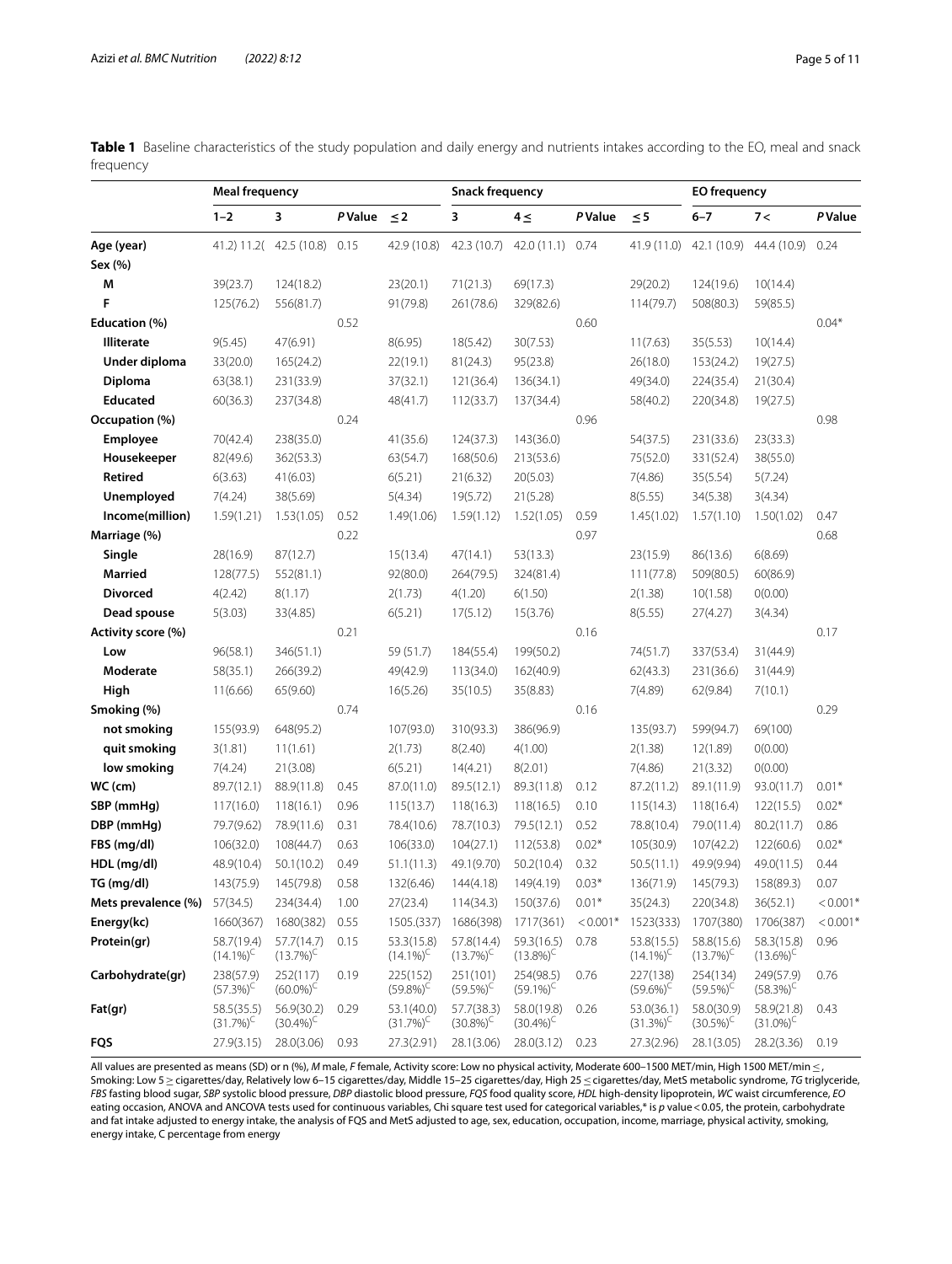<span id="page-5-0"></span>

|                            | frequency<br>Veal | Pfor trend Snack | frequency                  | P for trend EO frequency P for trend B Time | P for trend L Time   |                       | Pfor trend D Time | P for trend          |
|----------------------------|-------------------|------------------|----------------------------|---------------------------------------------|----------------------|-----------------------|-------------------|----------------------|
| MetS Crude 0.99(0.69,1.42) |                   | 0.97             | $1.31(1.07, 1.62) < 0.01*$ | $1.81(1.34,2.45) < 0.001*$                  | 0.99(0.99,1.00) 0.41 | 1.00 (0.99,1.00) 0.73 |                   | 0.99(0.99,1.00) 0.56 |
| Adjusted 0.90(0.62,1.32)   |                   | 0.61             | $1.34(1.07, 1.68)$ 0.01*   | $1.72(1.24, 2.37) < 0.001*$                 | 0.99(0.99,1.00) 0.28 | 1.00 (0.99,1.00) 0.47 |                   | 0.99(0.99,1.00) 0.54 |

ក្ក fatur Shere, Guizous, Stivitus reus Audionis Companie Computer Computer Computer Computer Computer C All values are presented as OR(CI) using logistic regression test, adjusted for age, sex, education, occupation<br>*Time* breakfast time, *L Time* lunch time, *D Time* dinner time,a is reference group, \* is p for trend < 0.05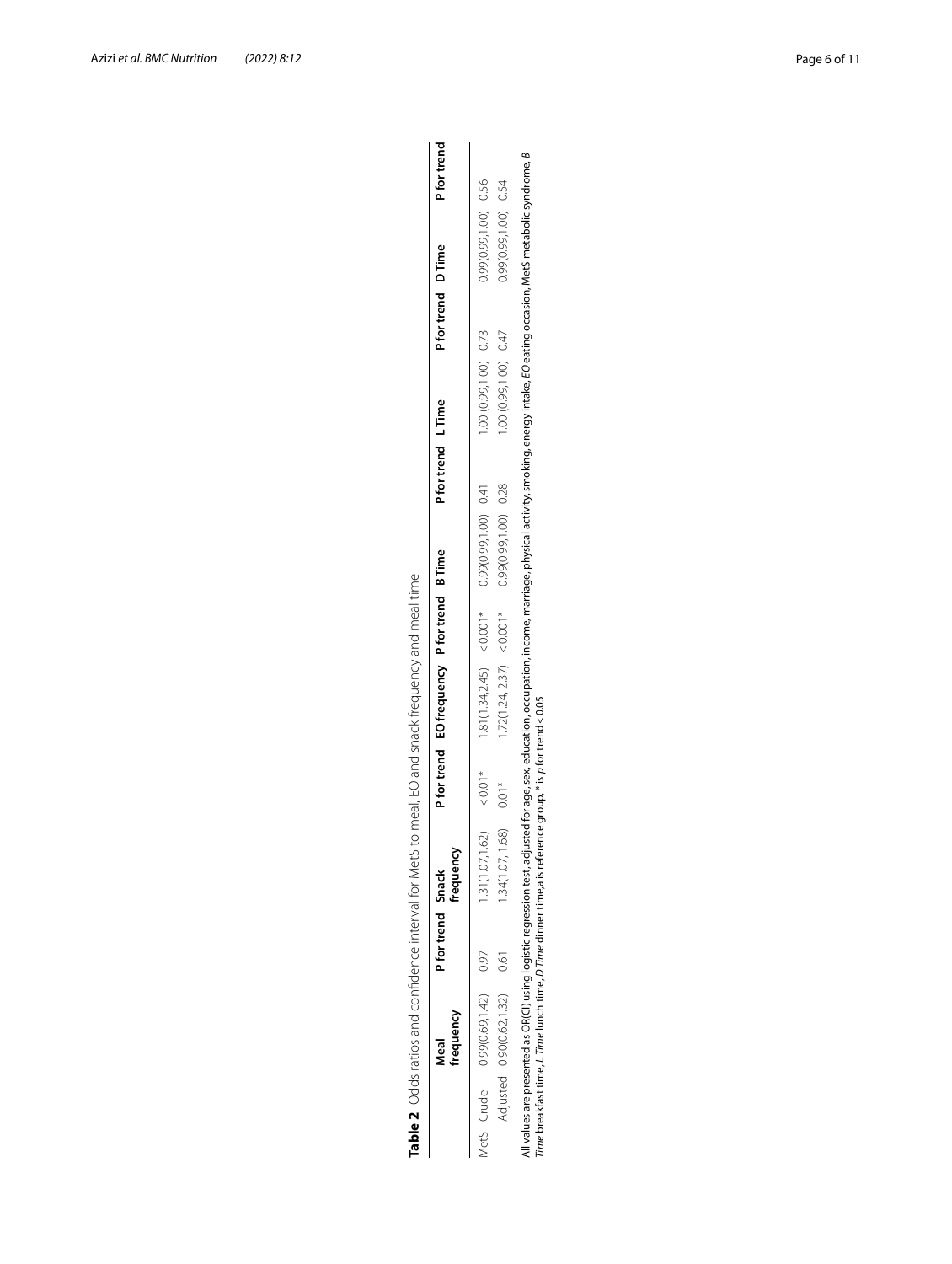<span id="page-6-0"></span>

| ۱                             |
|-------------------------------|
|                               |
| $\overline{\phantom{a}}$<br>Ï |
|                               |
|                               |
| . Contain to Contain it.<br>Ì |
|                               |
|                               |
| j                             |
| :                             |
| $-22.2$<br>l                  |
| )<br>J<br>Ì<br>I<br>d         |
| l<br>S<br>+                   |
|                               |
| $-2$<br>ׇ֘֒                   |
| j                             |
|                               |
| ۱<br>ا                        |
|                               |
|                               |
| l                             |
| ť<br>Ï<br>ï                   |
| Ċ<br>I                        |

| All values are presented as OR(Cl), * is p for interaction <0.05, adjusted for age, sex, education, occupation, income, marriage, physical activity, smoking, energy intake, using logistic regression test, FQS adjusted to e<br>ntake, (29-37) and (18-28) categories of adjusted FQS, (06:00-08:00) and (08:01-10:40) categories of breakfast time, (12:30-13:55) and (14:00-16:00) categories of lunch time, (18:00-20:40) and (20:41-23:00) categories of<br>$1.02(0.89, 1.17)$ 0.73<br>$0.99(0.87, 1.13)$ 0.98<br>1.02(0.90,1.16) 0.67<br>$1.07(0.94, 1.23)$ 0.28<br>1.03(0.90,1.17) 0.65<br>$1.06(0.93, 1.22)$ 0.35<br>$0.01*$<br>$0.01*$<br>dinner time, FQS and meal, EO and snack frequency, meal time independent variables, MetS dependent variable<br>1.16(1.03, 1.32)<br>1.16(1.03, 1.30)<br>$0.03*$<br>0.06<br>1.10(1.00, 1.21)<br>1.08(0.99,1.18)<br>0.51<br>0.59<br>MetS Crude 1.03(0.91,1.77)<br>Adjusted 1.04(0.91,1.19) |  | FO <sub>3</sub> | Meal frequency* Ptrend Snack frequency*FQS Ptrend EOfrequency*FQS Ptrend BTime*FQS Ptrend DTime*FQS Ptrend Ptrend |  |  |  |  |  |
|---------------------------------------------------------------------------------------------------------------------------------------------------------------------------------------------------------------------------------------------------------------------------------------------------------------------------------------------------------------------------------------------------------------------------------------------------------------------------------------------------------------------------------------------------------------------------------------------------------------------------------------------------------------------------------------------------------------------------------------------------------------------------------------------------------------------------------------------------------------------------------------------------------------------------------------------|--|-----------------|-------------------------------------------------------------------------------------------------------------------|--|--|--|--|--|
|                                                                                                                                                                                                                                                                                                                                                                                                                                                                                                                                                                                                                                                                                                                                                                                                                                                                                                                                             |  |                 |                                                                                                                   |  |  |  |  |  |
|                                                                                                                                                                                                                                                                                                                                                                                                                                                                                                                                                                                                                                                                                                                                                                                                                                                                                                                                             |  |                 |                                                                                                                   |  |  |  |  |  |
|                                                                                                                                                                                                                                                                                                                                                                                                                                                                                                                                                                                                                                                                                                                                                                                                                                                                                                                                             |  |                 |                                                                                                                   |  |  |  |  |  |
|                                                                                                                                                                                                                                                                                                                                                                                                                                                                                                                                                                                                                                                                                                                                                                                                                                                                                                                                             |  |                 |                                                                                                                   |  |  |  |  |  |

All values are presented as OR(Cl), \* is *p* for interaction <0.05, adjusted for age, sex, education, occupation, income, marriage, physical activity, smoking, energy intake, using logistic regression test, FQS adjusted to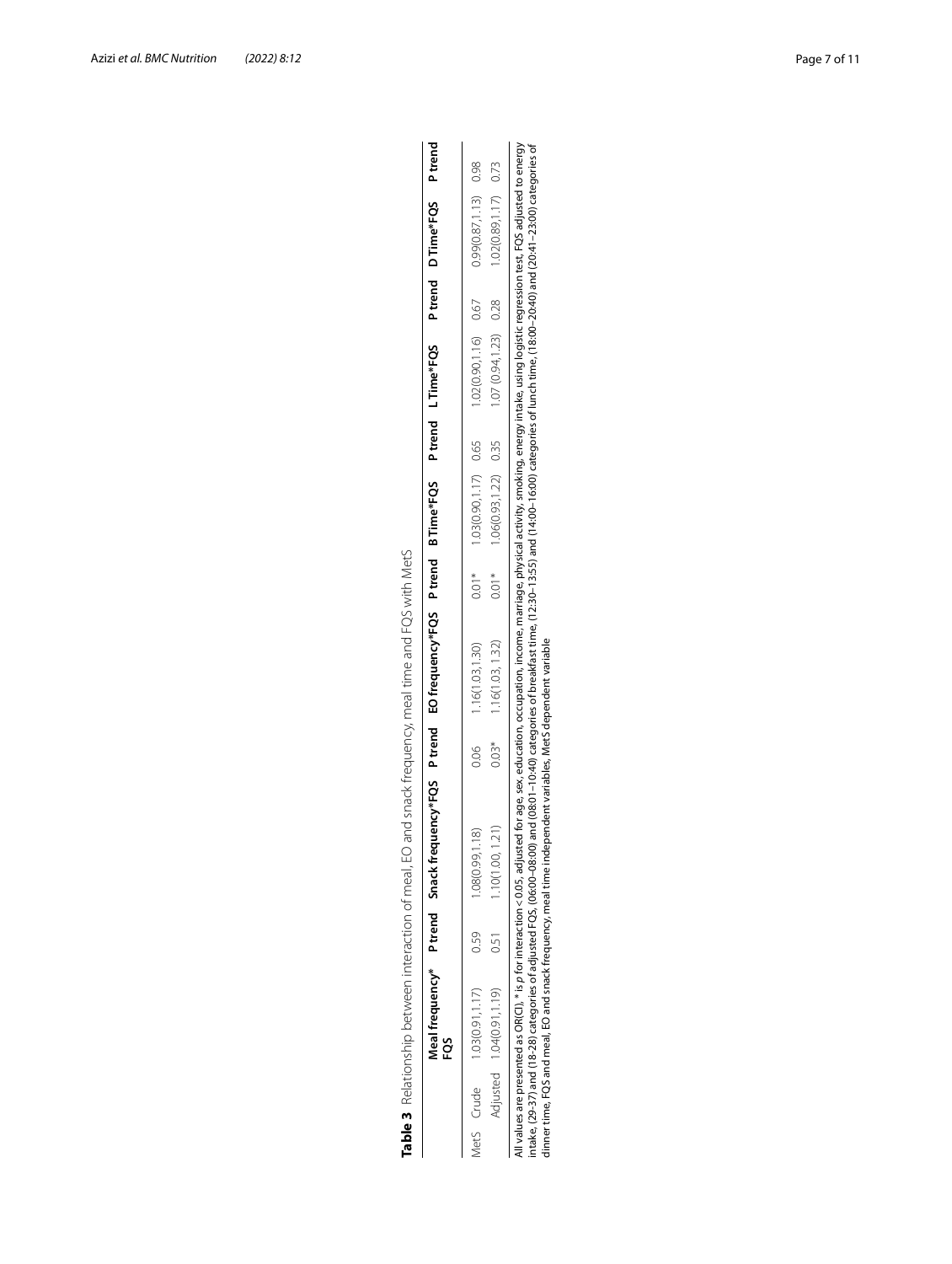<span id="page-7-0"></span>**Table 4** Interaction between effects of EO, snack and meal frequency, meal time and FQS on MetS components

|             |         |          | <b>FOS*EO</b><br>frequency | FOS*snack<br>frequency | <b>FOS*Meal</b><br>frequency | <b>FOS*Breakfast</b><br>Time | FOS*Lunch<br>Time | <b>FOS*Dinner</b><br>Time |
|-------------|---------|----------|----------------------------|------------------------|------------------------------|------------------------------|-------------------|---------------------------|
| FBS (mg/dl) | P value | Crude    | 0.14                       | 0.80                   | 0.72                         | 0.84                         | 0.11              | 0.79                      |
|             |         | Adjusted | 0.15                       | 0.83                   | 0.81                         | 0.86                         | 0.13              | 0.74                      |
| TG (mg/dl)  | P value | Crude    | $0.04*$                    | 0.21                   | 0.14                         | 0.25                         | 0.24              | 0.14                      |
|             |         | Adjusted | 0.06                       | 0.24                   | 0.13                         | 0.22                         | 0.26              | 0.10                      |
| WC (cm)     | P value | Crude    | 0.76                       | 0.20                   | 0.49                         | 0.33                         | 0.21              | 0.47                      |
|             |         | Adjusted | 0.70                       | 0.15                   | 0.44                         | 0.36                         | 0.23              | 0.38                      |
| SBP (mmHg)  | P value | Crude    | 0.42                       | 0.08                   | 0.58                         | 0.64                         | 0.51              | 0.35                      |
|             |         | Adjusted | 0.45                       | 0.09                   | 0.56                         | 0.64                         | 0.51              | 0.38                      |
| DBP (mmHg)  | P value | Crude    | 0.59                       | 0.47                   | 0.68                         | 0.89                         | 0.70              | 0.51                      |
|             |         | Adjusted | 0.60                       | 0.48                   | 0.68                         | 0.89                         | 0.70              | 0.51                      |
| HDL (mg/dl) | P value | Crude    | $0.02*$                    | 0.10                   | 0.82                         | 0.96                         | 0.26              | 0.14                      |
|             |         | Adjusted | $0.02*$                    | 0.10                   | 0.85                         | 0.98                         | 0.26              | 0.14                      |

All values are presented as mean (SD),adjusted for age, sex, education, occupation, income, marriage, physical activity, smoking, energy intake, two-way ANOVA used for continuous variables, FQS adjusted to energy intake, (29-37) and (18-28) categories of adjusted FQS, (06:00–08:00) and (08:01–10:40) categories of breakfast time, (12:30–13:55) and (14:00–16:00) categories of lunch time, (18:00–20:40) and (20:41–23:00) categories of dinner time, a is reference group, \* is *p* value<0.05, *TG* triglyceride, *FBS* fasting blood sugar, *SBP* systolic blood pressure, *DBP* diastolic blood pressure, *WC* waist circumference, *HDL* high-density lipoprotein, *FQS* food quality score, *D Time* dinner time, *L Time* lunch time, *B Time* breakfast time

signifcant association with MetS. It means when the frequency of EOs increased, the risk of MetS increased signifcantly, even in the group of people with high diet quality (F1). We also found a relationship between diet quality and EO frequency only for HDL. But there was no interactive and synergistic correlation of diet quality and both meal and snack frequency and meal timing with MetS components.

To our knowledge, this is the frst study that examined these associations between diet quality and eating frequency, frequency of both meals and snacks and meal timing and MetS and its components. It has been suggested that three regular meals consumption per day have benefcial efects on metabolic health and therefore is recommended to the general population, however, the modern westernized lifestyle is characterized by irregular meal patterns such as skipped meals. Although there is limited scientifc evidence to support this recommendation. Evidence suggests that research should move beyond specifc foods and concentrate on eating habits, including the frequency of EO [[33\]](#page-10-1). Meal patterns with nutrient intakes and diet quality are necessary to determine as markers of the healthiness and variety of the whole diet [[34](#page-10-2)]. Research suggests that different meal and/or snack patterns are related to both nutrient intakes and overall diet quality.

Epidemiological studies on EO frequency have reported an inconsistent association between meal frequency with body weight and adiposity. Some studies showed higher meal frequency is related to lower body weight or obesity [[35–](#page-10-3)[37](#page-10-4)]. While other studies did not show any signifcant

association [[38,](#page-10-5) [39](#page-10-6)]. Our fndings are consistent with previous studies, that showed a direct relationship between the EO frequency and adiposity among adults in the USA  $[40, 41]$  $[40, 41]$  $[40, 41]$  $[40, 41]$  $[40, 41]$ , and in British adults  $[42]$ . In contrast, Jung et al. [\[16](#page-9-8)] found that a higher meal frequency was associated with a lower prevalence of MetS in men but not in women. Also in a sample of young Australian adults, a higher frequency of EO was signifcantly associated with reduced cardiometabolic risk factors in men only [[43\]](#page-10-10). Moreover, Ha et al. [\[44](#page-10-11)] indicated that a greater frequency of EO was associated with a lower prevalence of metabolic abnormalities. In addition, a study with 2372 African-American and Caucasian girls (9–19 years), conducted by Ritchie et al. [[45\]](#page-10-12) found that lower meal frequency was independently related to greater increases in BMI and WC over 10 years. These contradictory results can be justifed by various factors. First, socio-economic and lifestyle variables, which may confound the results. The adjusted covariates were not consistent among studies. Second, under-reporting of energy intake, which is an issue in common observational studies especially when relying on self-reported diet recalls, maybe masked the exact association between eating frequency and metabolic outcomes [\[46](#page-10-13)]. Finally, there have been some different approaches in the defnition of eating frequency. It is worth noting that meal frequency effects are strictly related to meal timing and macronutrients uptake. However, we failed to show a relationship between meal timing with MetS and its components. The available data about the efects of small, frequent meals compared to gorging large, infrequent meals on isoenergetic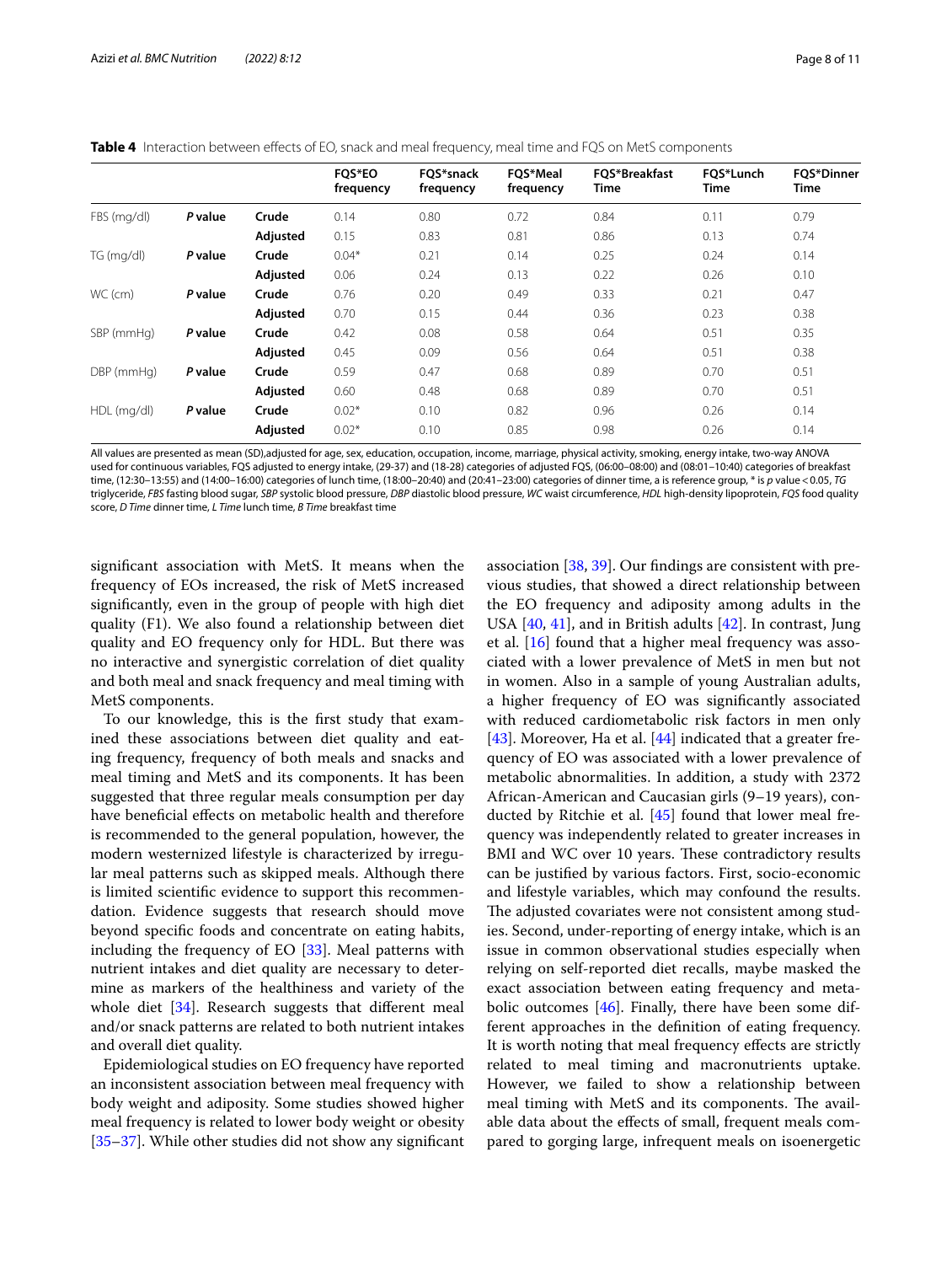conditions [\[47](#page-10-14)] provide conficting results, probably due to the above-mentioned confounding factors.

In the present study, we showed that the higher chance of MetS induces alone with increasing frequency of EO and snacks and decreases with an increasing diet however, the simultaneous efect of the EO and snack frequency with the diet quality showed that the efect of the frequency is more dominant than the diet quality. This dominant effect of frequency rather than the diet quality was also observed for HDL. Evidence suggests that regardless of snack macronutrient composition, consuming snacks especially in a non-hungry state can lead to overeating and, potentially, weight gain  $[48]$  $[48]$ . One of the mechanisms to enhance appetite control via which increased meal frequency is by preventing large decreases in plasma glucose between meals. The second mechanism by which more frequent meals has been suggested to reduce hunger is by sustaining higher levels of between-meal insulin concentrations, which would be expected to lead to reduced hunger [\[49\]](#page-10-16). However, Ohka-wara et al. [\[50](#page-10-17)] reported that consuming smaller, more frequent meals may have adverse efects on hunger and fullness. They showed that the insulin area under the curve was signifcantly lower during 6 M than 3 M. Furthermore, insulin tended to fall to similar concentrations after the consumption of each meal. They suggest that it is unlikely that increasing meal frequency from 3 to 6 M alters the rate of decline in glucose or insulin concentrations between meals in a manner that would infuence appetite and food intake patterns. Increasing meal frequency caused more frequent peaks in glucose and insulin with only minor efects on AUC responses.

As we reported, after adjusting for energy, the diet quality does not difer between the diferent categories of EO, snack and meal frequency. It has been shown that fewer meals in 24 h with large amounts of high-energy food consumed in each meal especially in overweight people, increase overeating and is associated with high total energy intake [[51\]](#page-10-18). In a randomized cross-over study reducing the frequency of meals on health outcomes in normal-weight adults without any changes in overall energy intake [[52](#page-10-19)], improved cardiovascular risk factors and body composition. The mechanisms behind the association of eating frequency on weight management are not clear. It is been reported that reducing the eating frequency may have negative efects on controlling appetite [\[53](#page-10-20)]. Another hypothesis is that increasing the eating frequency may increase dietary-induced thermogenesis [\[54](#page-10-21)[–56](#page-10-22)]. According to the conficting results among published studies and lack of enough data in this area, further well-designed studies are required to show the role of meal frequency on body composition and weight changes.

To our knowledge, this is the frst observational study to investigate the associations of meal timing and frequency, snack and EO frequency with MetS and its components based on diet quality of Iranian adults. Also, we recruited a proportional amount of participants from the fve regions within health centers and a relatively large number of participants. Indeed, Tehran is the Capital of Iran and has a multiethnic population, and in health research in Iran, the population of Tehran are considered as a representative of Iran. The present study had some limitations. First, the cross-sectional design of the study makes it difficult to conclude. Second, the use of 24-h dietary recall data may have been subject to recall bias of self-reported timing and measurement error due to within-subject variations. Third, random measurement errors in the assessment of dietary intake may attenuate the associations between dietary intake and health outcomes. Fourth, our tools for assessing the quality of the diet should have been more accurate. Fifth, we did not examine the efect of skipping meals on the risk of MetS. Sixth, individuals may not have been careful in flling out the questionnaires.

## **Conclusion**

Our fndings suggest that the EO and snack frequency may be associated with a higher chance of MetS. We also found when the frequency of EO increases, the inverse association of the FQS and MetS were overshadowed. Although meal timing and frequency in humans are afected by behavioral factors as well as physiological factors, their efficacy can be used as one of the strategies to improve eating patterns in modern society according to diverse environmental challenges like longer nightlife and ease of access to food.

#### **Abbreviations**

MetS: Metabolic syndrome; FBS: Fasting blood sugar; TG: Triglycerides; HDL: High-density lipoprotein cholesterol; WC: Waist circumference; USDA: United states department of agriculture; EO: Eating occasion; FQS: Food quality score; IPAQ: International physical activity questionnaire; MET: Metabolic equivalent of task; one-way ANOVA: One-way analysis of variance; ANCOVA: Analyze of covariance; SE: Standard error; OR: Odds ratio; CI: Confdence interval.

#### **Acknowledgements**

Authors would like to thank all those who participated in this study.

### **Authors' contributions**

NA, SS-b and KDj were contributed to the research design and conception. AL and SS-b were responsible for data collection and extraction. NA, SS-b and MHJ made contributions to analysis and interpretation of data. KDj supervised the study. NA, SS-b and EB participated in manuscript preparation, revision, and review. All authors approved the fnal version to be submitted.

#### **Funding**

This research did not receive any specifc grant from funding agencies in the public, commercial, or not-for-proft sectors*.*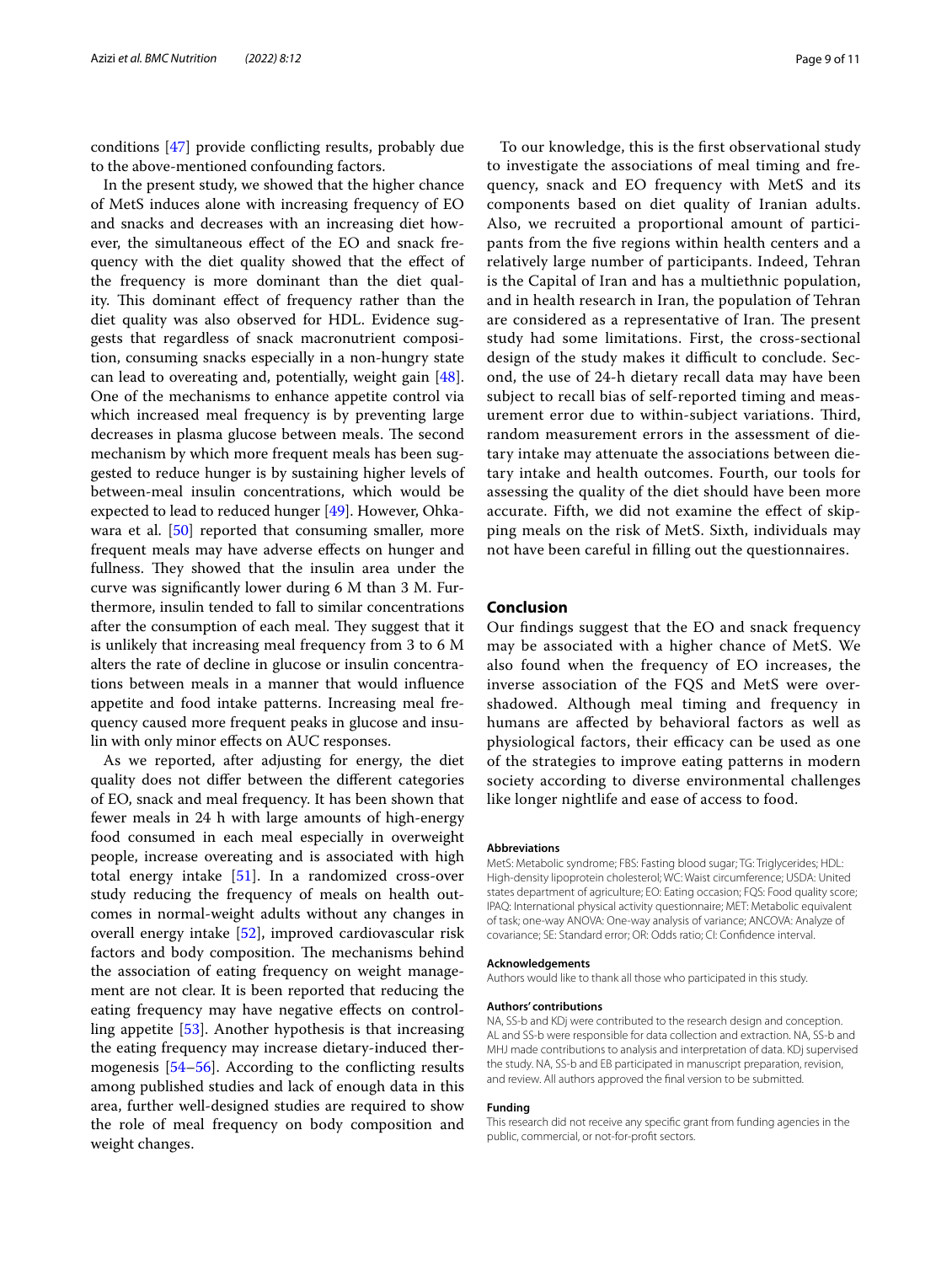### **Availability of data and materials**

The datasets generated during the current study are not publicly available but are available from the corresponding author on reasonable request.

## **Declarations**

### **Ethics approval and consent to participate**

This study was approved by the Ethics Committee of Tehran University of Medical Sciences. The code of ethics for this study was IR.TUMS.VCR. REC.1399.428. The study was conducted in accordance with the Declaration of Helsinki Ethical principles. To observe ethical issues in this research, questioners explained the objectives of the research, then the candidates flled a written informed consent form. In the case of illiterate participants, informed consent was flled by the parent or legal guardian.

#### **Consent for publication**

All authors have agreed to publish the study in BMC nutrition journal.

## **Competing interests**

The authors declared no conficts of interest.

#### **Author details**

<sup>1</sup> Department of Clinical Nutrition, School of Nutritional Sciences and Dietetics, Tehran University of Medical Sciences (TUMS), Tehran, Iran. <sup>2</sup>Department of Community Nutrition, School of Nutritional Sciences and Dietetics, Tehran University of Medical Sciences (TUMS), Tehran, Iran. <sup>3</sup> Department of Cellular and Molecular Nutrition, School of Nutritional Sciences and Dietetics, Tehran University of Medical Sciences (TUMS), Tehran, Iran.

## Received: 25 September 2021 Accepted: 31 January 2022 Published online: 07 February 2022

## **References**

- <span id="page-9-0"></span>1. Alizade Z, Azadbakht L. Review of epidemiology of metabolic syndrome in iran. Iran J Diabetes Metab. 2017;15(3):143–57.
- <span id="page-9-1"></span>2. Alberti K, Eckel RH, Grundy SM, Zimmet PZ, Cleeman JI, Donato KA, et al. Harmonizing the metabolic syndrome: a joint interim statement of the international diabetes federation task force on epidemiology and prevention; national heart, lung, and blood institute; American heart association; world heart federation; international atherosclerosis society; and international association for the study of obesity. Circulation. 2009;120(16):1640–5.
- <span id="page-9-2"></span>3. Day C. Metabolic syndrome, or What you will: definitions and epidemiology. Diab Vasc Dis Res. 2007;4(1):32–8.
- 4. Isomaa B. A major health hazard: the metabolic syndrome. Life Sci. 2003;73(19):2395–411.
- 5. Alberti KG, Zimmet PZ. Definition diagnosis and classification of diabetes mellitus and its complications Part 1: diagnosis and classifcation of diabetes mellitus provisional report of a WHO consultation. Diabet Med. 1998;15(7):539–53.
- 6. Isomaa B, Almgren P, Tuomi T, Forsén B, Lahti K, Nissén M, et al. Cardiovascular morbidity and mortality associated with the metabolic syndrome. Diabetes Care. 2001;24(4):683–9.
- <span id="page-9-3"></span>7. Esmaillzadeh A, Azadbakht L. Consumption of hydrogenated versus nonhydrogenated vegetable oils and risk of insulin resistance and the metabolic syndrome among Iranian adult women. Diabetes Care. 2008;31(2):223–6.
- <span id="page-9-4"></span>8. Fung TT, Rimm EB, Spiegelman D, Rifai N, Tofer GH, Willett WC, et al. Association between dietary patterns and plasma biomarkers of obe‑ sity and cardiovascular disease risk. Am J Clin Nutr. 2001;73(1):61–7.
- 9. HUIJBREGTS PP, Feskens EJ, Kromhout D. Dietary patterns and cardiovascular risk factors in elderly men: the Zutphen Elderly Study. Int J Epidemiol. 1995;24(2):313–20.
- 10. Slattery ML, Boucher KM, Caan BJ, Potter JD, Ma K-N. Eating patterns and risk of colon cancer. Am J Epidemiol. 1998;148(1):4–16.
- 11. Appel LJ, Moore TJ, Obarzanek E, Vollmer WM, Svetkey LP, Sacks FM, et al. A clinical trial of the efects of dietary patterns on blood pressure. N Engl J Med. 1997;336(16):1117–24.
- <span id="page-9-5"></span>12. Leech RM, Timperio A, Worsley A, McNaughton SA. Eating patterns of Australian adults: associations with blood pressure and hypertension prevalence. Eur J Nutr. 2019;58(5):1899–909.
- <span id="page-9-6"></span>13. Ahola AJ, Mutter S, Forsblom C, Harjutsalo V, Groop P-H. Meal timing, meal frequency, and breakfast skipping in adult individuals with type 1 diabetes–associations with glycaemic control. Sci Rep. 2019;9(1):1–10.
- 14. Varady KA. Meal frequency and timing: impact on metabolic disease risk. Curr Opin Endocrinol Diabetes Obes. 2016;23(5):379–83.
- <span id="page-9-7"></span>15. St-Onge M-P, Ard J, Baskin ML, Chiuve SE, Johnson HM, Kris-Etherton P, et al. Meal timing and frequency: implications for cardiovascular disease prevention: a scientifc statement from the American Heart Association. Circulation. 2017;135(9):e96–121.
- <span id="page-9-8"></span>16. Jung CH, Lee JS, Ahn HJ, Choi JS, Noh MY, Lee JJ, et al. Association of meal frequency with metabolic syndrome in Korean adults: from the Korea National Health and Nutrition Examination Survey (KNHANES). Diabetol Metab Syndr. 2017;9:77.
- <span id="page-9-9"></span>17. House B, Shearrer G, Miller S, Pasch K, Goran M, Davis J. Increased eating frequency linked to decreased obesity and improved metabolic outcomes. Int J Obes. 2015;39(1):136–41.
- <span id="page-9-10"></span>18. Pimenta AM, Bes-Rastrollo M, Gea A, Sayón-Orea C, Zazpe I, Lopez-Iracheta R, et al. Snacking between main meals is associated with a higher risk of metabolic syndrome in a Mediterranean cohort: the SUN Project (Seguimiento Universidad de Navarra). Public Health Nutr. 2016;19(4):658–66.
- <span id="page-9-11"></span>19. Tabarraei H, Hassan J, Parvizi MR, Golshahi H, keshavarz-Tarikhi H. Evaluation of the acute and sub-acute toxicity of the black caraway seed essential oil in Wistar rats. Toxicol Rep. 2019;6:869–74.
- <span id="page-9-12"></span>20. Hutchison AT, Heilbronn LK. Metabolic impacts of altering meal frequency and timing - Does when we eat matter? Biochimie. 2016;124:187–97.
- <span id="page-9-13"></span>21. Kahleova H, Lloren JI, Mashchak A, Hill M, Fraser GE. Meal Frequency and Timing Are Associated with Changes in Body Mass Index in Adventist Health Study 2. J Nutr. 2017;147(9):1722–8.
- <span id="page-9-14"></span>22. Leech RM, Livingstone KM, Worsley A, Timperio A, McNaughton SA. Meal Frequency but Not Snack Frequency Is Associated with Micronutrient Intakes and Overall Diet Quality in Australian Men and Women. J Nutr. 2016;146(10):2027–34.
- <span id="page-9-15"></span>23. Conway JM, Ingwersen LA, Moshfegh AJ. Accuracy of dietary recall using the USDA fve-step multiple-pass method in men: an observational validation study. J Am Diet Assoc. 2004;104(4):595–603.
- <span id="page-9-16"></span>24. Gibney M. Periodicity of eating and human health: present perspective and future directions. Br J Nutr. 1997;77(S1):S3–5. [https://doi.org/10.1079/](https://doi.org/10.1079/BJN19970099) [BJN19970099](https://doi.org/10.1079/BJN19970099).
- <span id="page-9-17"></span>25. Leech RM, Worsley A, Timperio A, McNaughton SA. Understanding meal patterns: defnitions, methodology and impact on nutrient intake and diet quality. Nutr Res Rev. 2015;28(1):1–21. [https://doi.org/10.1017/S0954](https://doi.org/10.1017/S0954422414000262) 422414000262
- <span id="page-9-18"></span>26. Kahleova H, Lloren JI, Mashchak A, Hill M, Fraser GE. Meal frequency and timing are associated with changes in body mass index in Adventist Health Study 2. J Nutr. 2017;147(9):1722–8. [https://doi.org/10.3945/jn.116.](https://doi.org/10.3945/jn.116.244749) [244749.](https://doi.org/10.3945/jn.116.244749)
- <span id="page-9-19"></span>27. Fung TT, Pan A, Hou T, Mozaffarian D, Rexrode KM, Willett WC, et al. Food quality score and the risk of coronary artery disease: a prospective analy‑ sis in 3 cohorts. Am J Clin Nutr. 2016;104(1):65–72.
- <span id="page-9-20"></span>28. Moghaddam MB, Aghdam FB, Jafarabadi MA, Allahverdipour H, Nikookheslat SD, Safarpour S. The Iranian Version of International Physical Activity Questionnaire (IPAQ) in Iran: content and construct validity, factor structure, internal consistency and stability. World Appl Sci J. 2012;18(8):1073–80.
- <span id="page-9-21"></span>29. Vasheghani-Farahani A, Tahmasbi M, Asheri H, Ashraf H, Nedjat S, Kordi R. The Persian, last 7-day, long form of the International Physical Activity Questionnaire: translation and validation study. Asian J Sports Med. 2011;2(2):106.
- <span id="page-9-22"></span>30. Hagströmer M, Oja P, Sjöström M. The International Physical Activity Questionnaire (IPAQ): a study of concurrent and construct validity. Public Health Nutr. 2006;9(6):755–62.
- <span id="page-9-23"></span>31. Bauman A, Ainsworth BE, Sallis JF, Hagströmer M, Craig CL, Bull FC, et al. The descriptive epidemiology of sitting. A 20-country comparison using the International Physical Activity Questionnaire (IPAQ). Am J Prev Med. 2011;41(2):228–35.